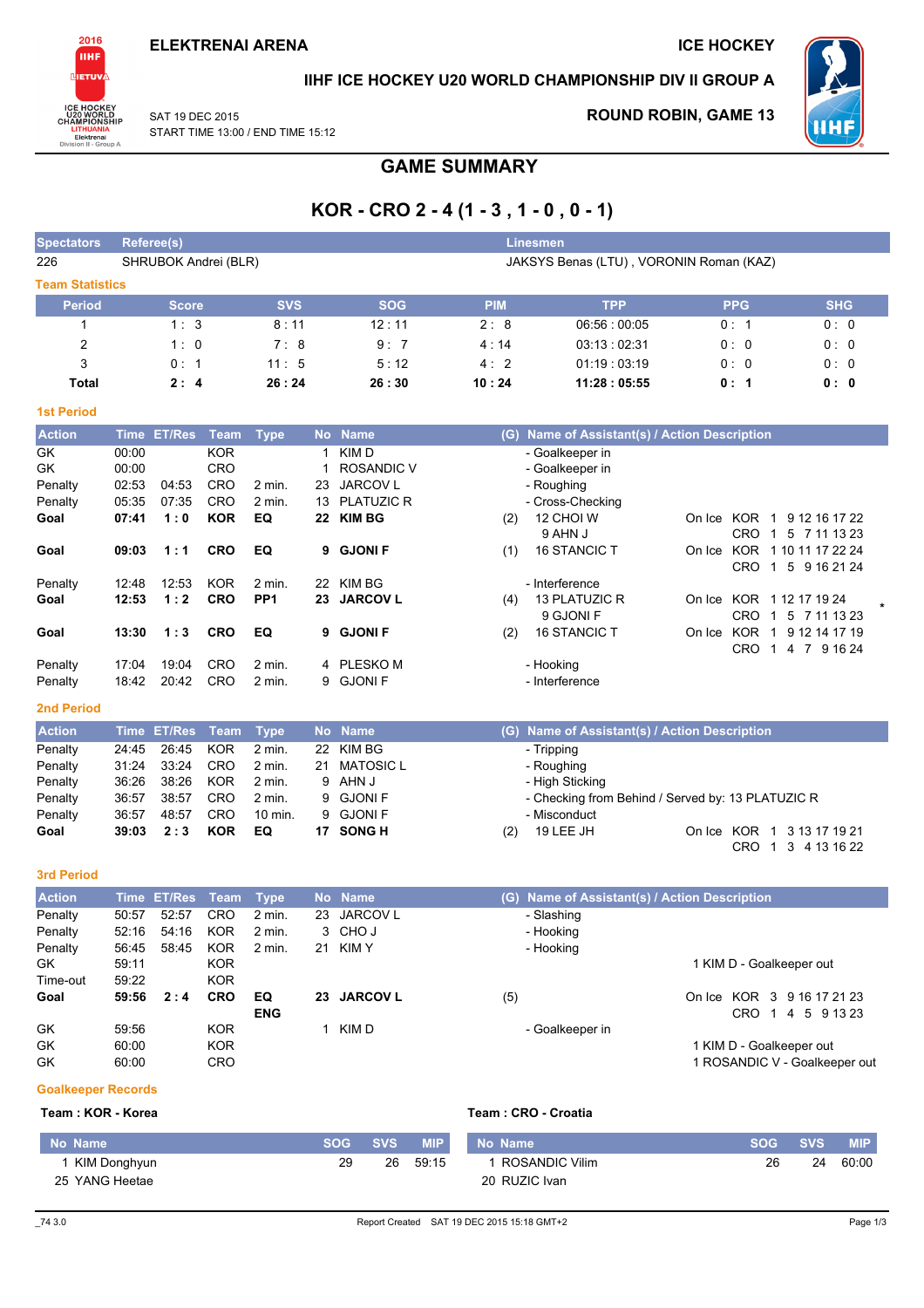

**ICE HOCKEY** 



**IIHF ICE HOCKEY U20 WORLD CHAMPIONSHIP DIV II GROUP A** 



SAT 19 DEC 2015 START TIME 13:00 / END TIME 15:12 **ROUND ROBIN, GAME 13** 

**Game Statistics** Team: KOR (white)

|                      | Head Coach: PAEK Jim |                |          |          |                |              |                |                |        |                |                | <b>Shots on Goal</b> |                        |             |
|----------------------|----------------------|----------------|----------|----------|----------------|--------------|----------------|----------------|--------|----------------|----------------|----------------------|------------------------|-------------|
| <b>No Pos</b>        | <b>Name</b>          | G.             | А        | P        | <b>PIM</b>     | FO+          | FO-            | $FO+/-$        | FO%    |                | $\overline{2}$ | 3 <sup>1</sup>       | <b>OT</b><br><b>TS</b> | $+/-$       |
| 3 F                  | CHO Jihyun           | 0              | $\Omega$ | $\Omega$ | $\overline{2}$ | 11           | 9              | $\overline{2}$ | 55.00  | $\overline{c}$ | $\Omega$       | 0                    | $\overline{2}$         | $\mathbf 0$ |
| 14 D                 | CHOI Jeongyeon       | 0              | 0        | 0        | 0              | 0            | 0              | $\Omega$       | 0.00   | 0              |                | 0                    |                        | $-1$        |
| 17 D                 | SONG Hyeongcheol +C  |                | $\Omega$ |          | 0              | 0            | 0              | 0              | 0.00   | 1              |                |                      | 3                      | $-1$        |
| F<br>21              | KIM Yeajun           | 0              | $\Omega$ | $\Omega$ | $\overline{c}$ | 0            | $\overline{c}$ | $-2$           | 0.00   | 1              | 0              | 0                    |                        | 0           |
| 23 F                 | LEE Chonghyun        | 0              | $\Omega$ | $\Omega$ | $\Omega$       | 3            | 3              | $\Omega$       | 50.00  | 1              | 3              |                      | 5                      | $-1$        |
| F<br>9               | AHN Jaein (BP)       | 0              |          |          | 2              | 1            | 0              | 1              | 100.00 |                | 0              | 0                    |                        | $-1$        |
| 12 F                 | CHOI Woonjae         | 0              |          |          | 0              | 8            |                |                | 53.33  | 1              | $\mathbf 0$    |                      | 2                      | $\mathbf 0$ |
| 13 D                 | KIM Jin Su           | 0              | $\Omega$ | 0        | 0              | 0            | 0              | $\Omega$       | 0.00   | 0              |                | 0                    |                        | $+1$        |
| D<br>16              | NAM Heedoo           | 0              | 0        | 0        | 0              | 0            | 0              | 0              | 0.00   | 1              | $\mathbf 0$    |                      | $\overline{c}$         | $\mathbf 0$ |
| 19 F                 | LEE Je Hui           | 0              |          |          | $\Omega$       | $\mathbf{1}$ | 0              | 1              | 100.00 | 0              |                | $\Omega$             | 1                      | $\mathbf 0$ |
| 8 D                  | PARK Jihwan          | 0              | 0        | 0        | 0              | 0            | 0              | 0              | 0.00   | 0              | $\mathbf 0$    | 0                    | 0                      | 0           |
| F<br>10 <sup>°</sup> | LEE Jae Min +A       | 0              | 0        | 0        | 0              | 0            | 0              | 0              | 0.00   | 0              | 0              | 0                    | 0                      | $-1$        |
| F<br>11              | SHIN Sang Yoon +A    | 0              | $\Omega$ | $\Omega$ | 0              | 0            |                | $-1$           | 0.00   | 2              |                |                      | 4                      | $-1$        |
| $\mathsf{F}$<br>22   | KIM Byung Gun        |                | 0        |          | 4              | 6            |                | 5              | 85.71  |                | 0              | 0                    | 1                      | $\pmb{0}$   |
| 24 D                 | CHOI Jin Woo         | 0              | $\Omega$ | 0        | 0              | 0            | $\Omega$       | $\Omega$       | 0.00   | 1              | 1              | 0                    | $\overline{c}$         | $-1$        |
| 4 F                  | LEE Joon Ho          | 0              | 0        | 0        | 0              | 0            | 0              | 0              | 0.00   | 0              | 0              | 0                    | 0                      | 0           |
| 5 D                  | <b>KIM Sehyung</b>   | 0              | 0        | 0        | 0              | 0            | 0              | $\Omega$       | 0.00   | 0              | 0              | 0                    | 0                      | 0           |
| 6 F                  | JEONG Hyeongsu       | 0              | 0        | 0        | 0              | 0            | 0              | 0              | 0.00   | 0              | $\mathbf 0$    | 0                    | 0                      | $\pmb{0}$   |
| 7 F                  | CHO Seongsik         | 0              | $\Omega$ | 0        | 0              | 1            | $\overline{2}$ | $-1$           | 33.33  | 0              | $\mathbf 0$    | 0                    | 0                      | 0           |
| 1 GK                 | KIM Donghyun         | 0              | $\Omega$ | 0        | 0              |              |                |                |        | 0              | $\mathbf 0$    | $\Omega$             | 0                      |             |
| 25 GK                | YANG Heetae          | 0              | 0        | 0        | 0              |              |                |                |        | 0              | 0              | 0                    | 0                      |             |
| <b>Total</b>         |                      | $\overline{2}$ | 3        | 5        | 10             | 31           | 25             | 6              | 55.36  | 12             | 9              | 5                    | 26                     |             |

#### Team: CRO (red) Head Coach: KOLOMBO Danijel **Shots on Goal** No Pos Name PIM FO- $\overline{0}$ G  $\Delta$ P  $FO+$  $FO+/-$ FO<sup>9</sup>  $3<sup>7</sup>$ **TS**  $+/ 3 F$ **KRNIC Kristian**  $\overline{\mathbf{0}}$  $\overline{0}$  $\overline{\mathbf{0}}$  $\overline{0}$  $\overline{0}$  $\overline{0}$  $\overline{\mathbf{0}}$  $0.00$  $\overline{0}$  $\overline{\mathbf{0}}$  $\overline{0}$  $\overline{\mathbf{0}}$  $-1$  $4\overline{D}$ PLESKO Martin  $\mathbf{0}$  $\overline{0}$  $\overline{0}$  $\overline{0}$  $0.00$  $\overline{0}$  $\Omega$  $\overline{2}$  $\Omega$  $\Omega$  $\mathbf{1}$  $+1$  $\overline{1}$  $Q$   $F$ **GJONI Fran**  $+3$  $\overline{2}$  $\overline{1}$  $\mathbf{B}$  $14$  $\Omega$  $\overline{0}$  $\Omega$  $0.00$  $\boldsymbol{\Delta}$  $\mathcal{P}$  $\Omega$ 6 14 D **KOPRICANEC Nikola**  $\mathbf 0$  $\mathbf 0$  $\pmb{0}$  $\mathbf 0$  $\mathbf 0$  $\mathbf 0$  $\mathbf 0$  $0.00$  $\mathbf 0$  $\mathbf 0$  $\mathbf 0$  $\mathbf 0$  $\mathbf 0$ **KRIKSIC Hrvoje** 18 F  $\Omega$  $\Omega$  $0.00$  $\mathbf{0}$  $\Omega$  $\pmb{0}$  $\mathbf 0$  $\Omega$  $\Omega$  $\mathbf 0$  $\Omega$  $\Omega$  $\Omega$ 7 D KEGALJ Bruno +A  $\overline{0}$  $\mathbf 0$  $\overline{0}$  $\mathbf 0$  $\mathbf 0$  $\overline{0}$  $\overline{0}$  $0.00$  $\mathbf 0$  $\mathbf 0$  $\overline{2}$  $\overline{2}$  $\mathbf 0$ SMOLEC Jan  $0.00$  $8<sub>D</sub>$  $\Omega$  $\Omega$  $\Omega$  $\Omega$  $\Omega$  $\Omega$  $\Omega$  $\Omega$  $\overline{1}$  $\Omega$  $\Omega$  $\overline{1}$  $12 F$ **TRSTENJAK Tomo** 0  $\mathbf 0$  $\overline{0}$  $\pmb{0}$  $\pmb{0}$  $\mathbf 0$  $\mathbf 0$  $0.00$  $\overline{0}$  $\overline{0}$  $\overline{1}$  $\mathbf 0$  $\overline{1}$ 15 F **FICUR Bruno**  $\mathbf 0$  $\mathbf 0$  $\mathbf 0$  $\mathbf 0$  $\mathbf 0$  $\mathbf 0$  $\overline{0}$  $0.00$  $\overline{0}$  $\mathbf 0$  $\overline{0}$  $\mathbf 0$  $\mathbf 0$ 19 D POLJAK Domagoj  $\mathbf 0$  $\Omega$  $0.00$  $\mathbf 0$  $\mathbf 0$  $\Omega$  $\mathbf 0$  $\mathbf 0$  $\Omega$  $\Omega$  $\Omega$  $\Omega$  $\Omega$  $5D$  $\overline{0}$  $\overline{0}$  $\overline{0}$  $\overline{0}$  $\overline{0}$  $\overline{0}$  $\overline{0}$  $0.00$  $\overline{0}$ PUZIC Ivan  $\overline{0}$  $\overline{1}$  $+1$  $\overline{1}$ 10 F JOVIC Leonardo  $\mathsf{O}\xspace$  $\Omega$  $\Omega$  $\pmb{0}$  $\overline{4}$ 8  $-4$ 33.33  $\Omega$  $\Omega$  $\mathcal{P}$  $\mathcal{P}$  $\pmb{0}$  $13 F$ PLATUZIC Renato  $\mathbf 0$  $\overline{2}$  $\overline{9}$  $10$  $-1$ 47.37  $\mathbf 0$  $\overline{0}$  $\overline{1}$  $-1$  $\overline{1}$  $\overline{1}$  $\mathbf{1}$  $21D$ **MATOSIC Luka**  $\Omega$  $\mathbf 0$  $\Omega$  $\overline{2}$  $\mathbf 0$  $\Omega$  $\mathbf 0$  $0.00$  $\overline{0}$  $\Omega$  $\mathbf 0$  $\Omega$  $+1$  $22<sub>D</sub>$ **BORIC Toni**  $\Omega$  $\Omega$  $\Omega$  $\Omega$  $\Omega$  $\Omega$  $\Omega$  $0.00$  $\Omega$  $\Omega$  $\overline{1}$  $\overline{1}$  $-1$ MILICIC Matija +C  $-2$  $\overline{5}$ 11 F  $\mathbf 0$  $\mathbf 0$ 3 25.00  $\overline{2}$  $\Omega$  $\Omega$  $\overline{1}$ 1  $\mathcal{P}$  $-1$ 16 F  $-3$ **STANCIC Tibor**  $\mathsf 0$  $\mathcal{P}$  $\overline{2}$  $\mathbf 0$  $\overline{2}$ 5 28.57  $\mathbf{1}$  $\mathbf 0$  $\mathbf{1}$  $\overline{2}$  $+1$  $17<sub>D</sub>$ PETRINSAK Dominik  $\mathbf 0$  $\mathbf 0$  $0.00$  $\mathbf 0$  $\mathbf 0$  $\mathbf 0$  $\mathbf 0$  $\mathbf 0$  $\mathbf 0$  $\mathbf 0$  $\mathbf 0$  $\mathbf 0$  $\mathbf 0$ JARCOV Luka +A  $\mathbf 0$ 100.00  $6$  $\Omega$  $23 F$  $\mathfrak{p}$  $\Omega$  $\mathcal{P}$  $\overline{\mathbf{A}}$  $\mathbf{B}$  $\mathcal{L}$  $\overline{1}$  $\overline{1}$  $\overline{1}$ 24 F PAVICEVIC Mak 0  $\mathbf 0$  $\overline{0}$  $\mathbf 0$ 8  $\overline{5}$ 3 61.54  $\mathbf{1}$  $\mathbf 0$  $\mathbf 0$  $\overline{1}$  $+2$ ROSANDIC Vilim (BP)  $\mathbf 0$  $1$  GK  $\Omega$  $\Omega$  $\Omega$  $\Omega$  $\Omega$  $\Omega$  $\Omega$ 20 GK RUZIC Ivan  $\mathsf 0$  $\mathsf{O}\xspace$  $\mathbf 0$  $\pmb{0}$  $\mathbf 0$  $\pmb{0}$  $\mathbf 0$  $\pmb{0}$  $24$ 25  $31$ 44.64 30  $\boldsymbol{\Lambda}$  $\boldsymbol{\Lambda}$ 8  $-\mathbf{G}$  $11$  $\overline{7}$  $12$

 $-743.0$